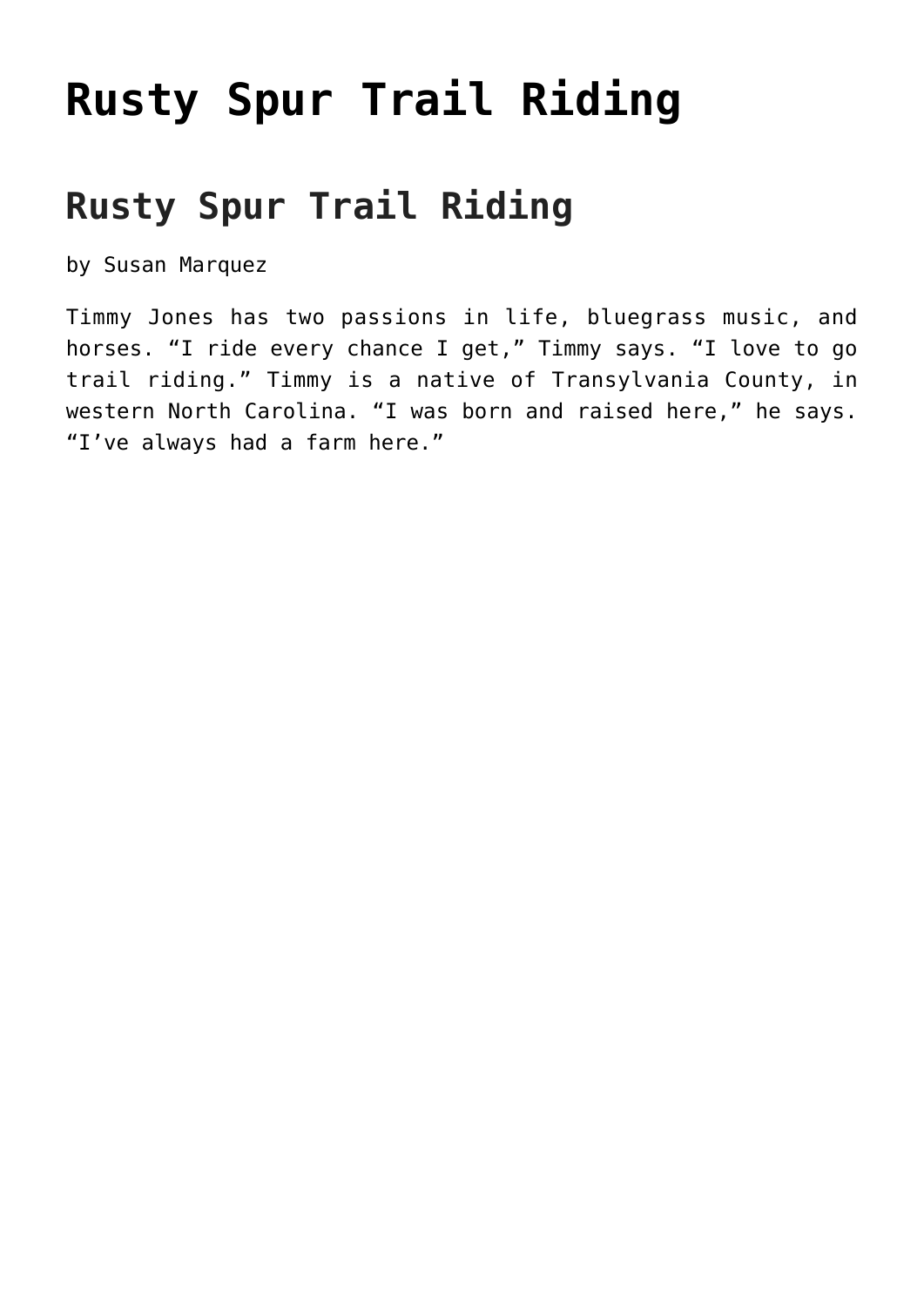

Growing up, Timmy was surrounded by music. His father was a bluegrass musician. "My dad played with Lawrence Lane and the Kentucky Grass." But the person with the most musical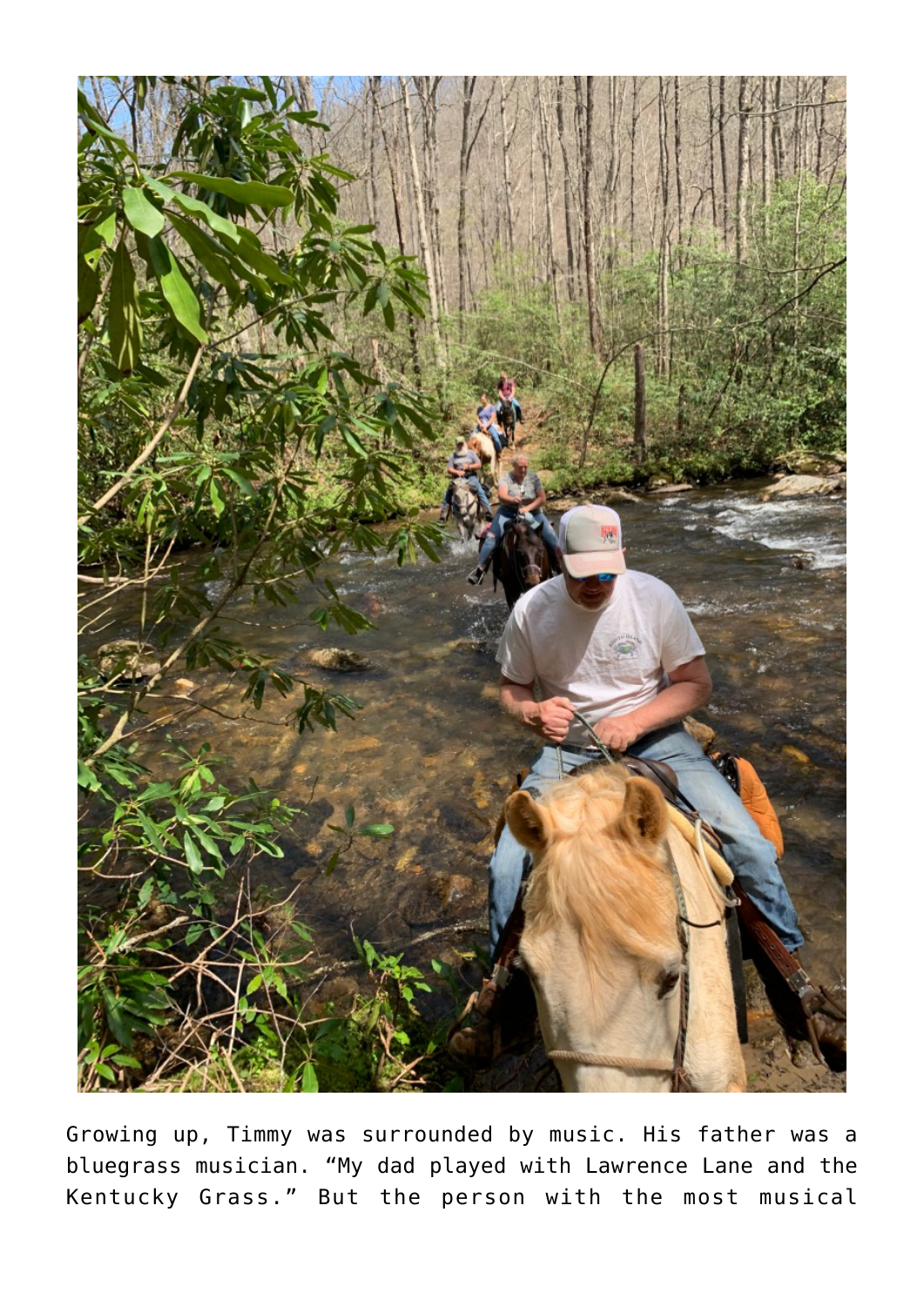influence on Timmy was his grandfather on his mother's side. "My grandaddy picked guitar and banjo when I was growing up. I loved hearing him play. And of course, the church was a big part of my musical upbringing as well." Timmy grew up in the Mountain Holiness Church and says his mother, aunts, and grandmother did a lot of "old-time mountain singing." Timmy was drawn to artists like Bill Monroe. "When I was around ten years old, I joined a Southern Gospel band, and when I was 13 or 14, I met Bobby Powell, and we played together a good bit."

Before starting their band in 2007, Carolina Blue, Timmy, and Bobby had the opportunity to play with two larger-than-life local bluegrass musicians, Roy Chapman, and Joe Byers.

*"Roy was the fiddler of the county," Timmy says. "He's the one who played for all the square dances and local shows."* 

Carolina Blue hosts an annual festival, the Roy Chapman and Joe Byers Bluegrass Bash, each November in Brevard, North Carolina, to honor the men and to raise money for local student musicians. The festival was canceled last year due to the Covid-19 pandemic.

*"The music scene has been dead around here," says Timmy, who laments that Carolina Blue was set to have their Grand Ole Opry debut on April 6. "They have moved it to June. They didn't want us to perform there without an audience."*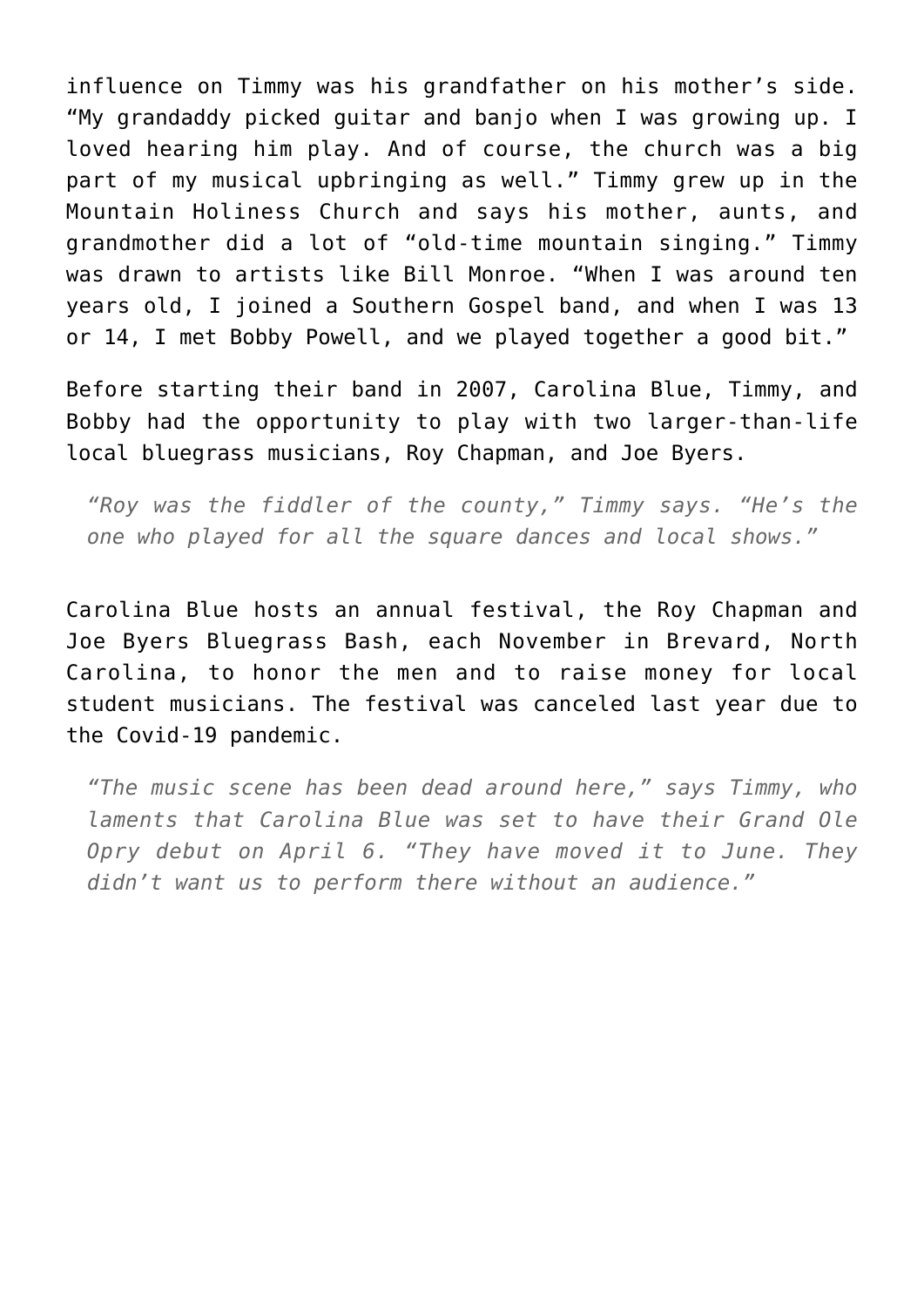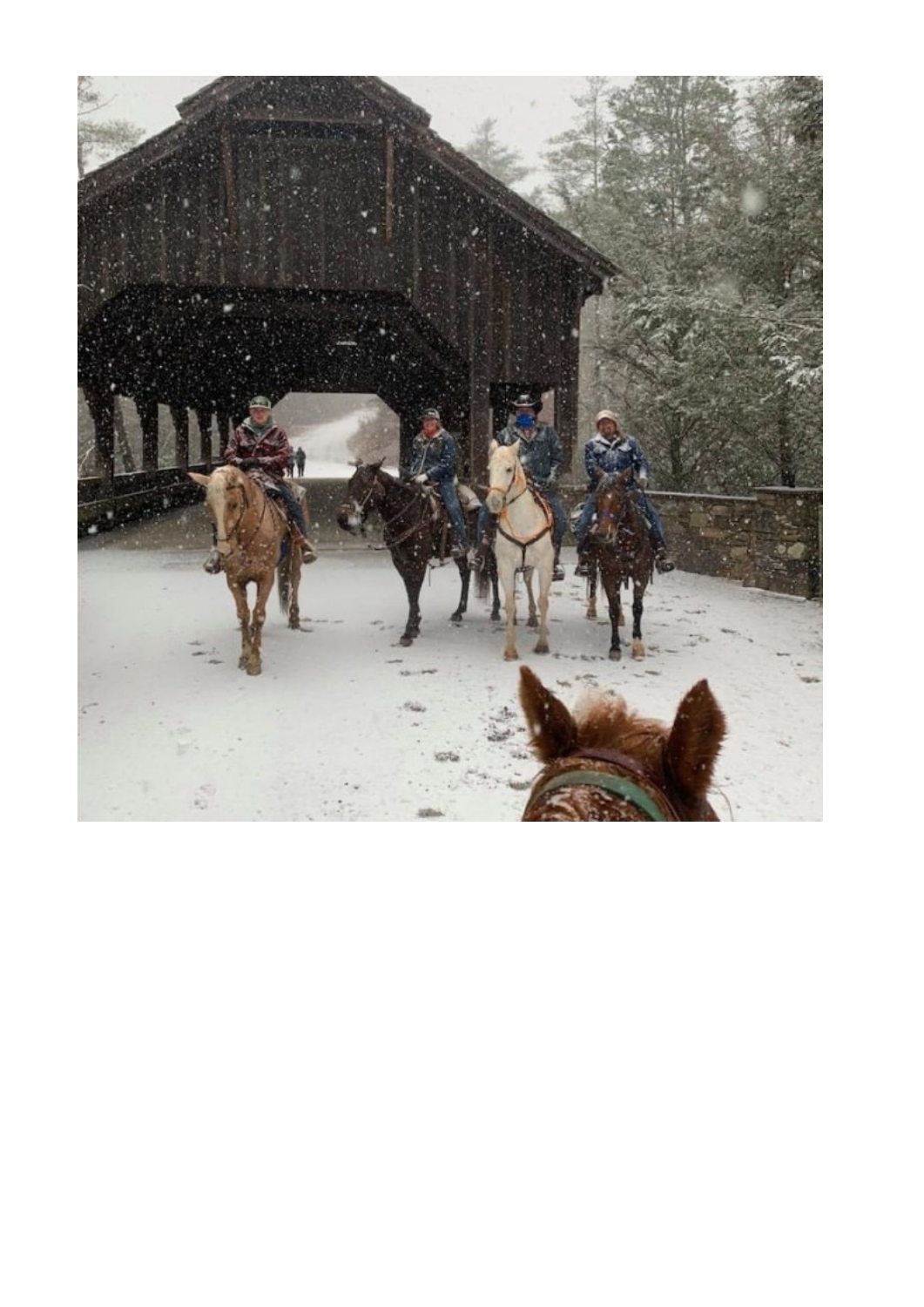

While he has always farmed, performing has been an important side gig. "I had to do something to earn some extra income," he says. "More and more people were asking me to take them on trail rides, and someone suggested I look into starting a trail riding business." Timmy investigated what it took to start a full-fledged trail-riding operation. "My wife, Lakin, is running the business with me. We've had to jump through a lot of hoops, but we are determined to make it work."

With their business, Rusty Spur Trail Rides, LLC, Timmy, and Lakin will take riders on one-hour, two-hour, and four-hour trail rides. "We'll also be doing some all-day rides for more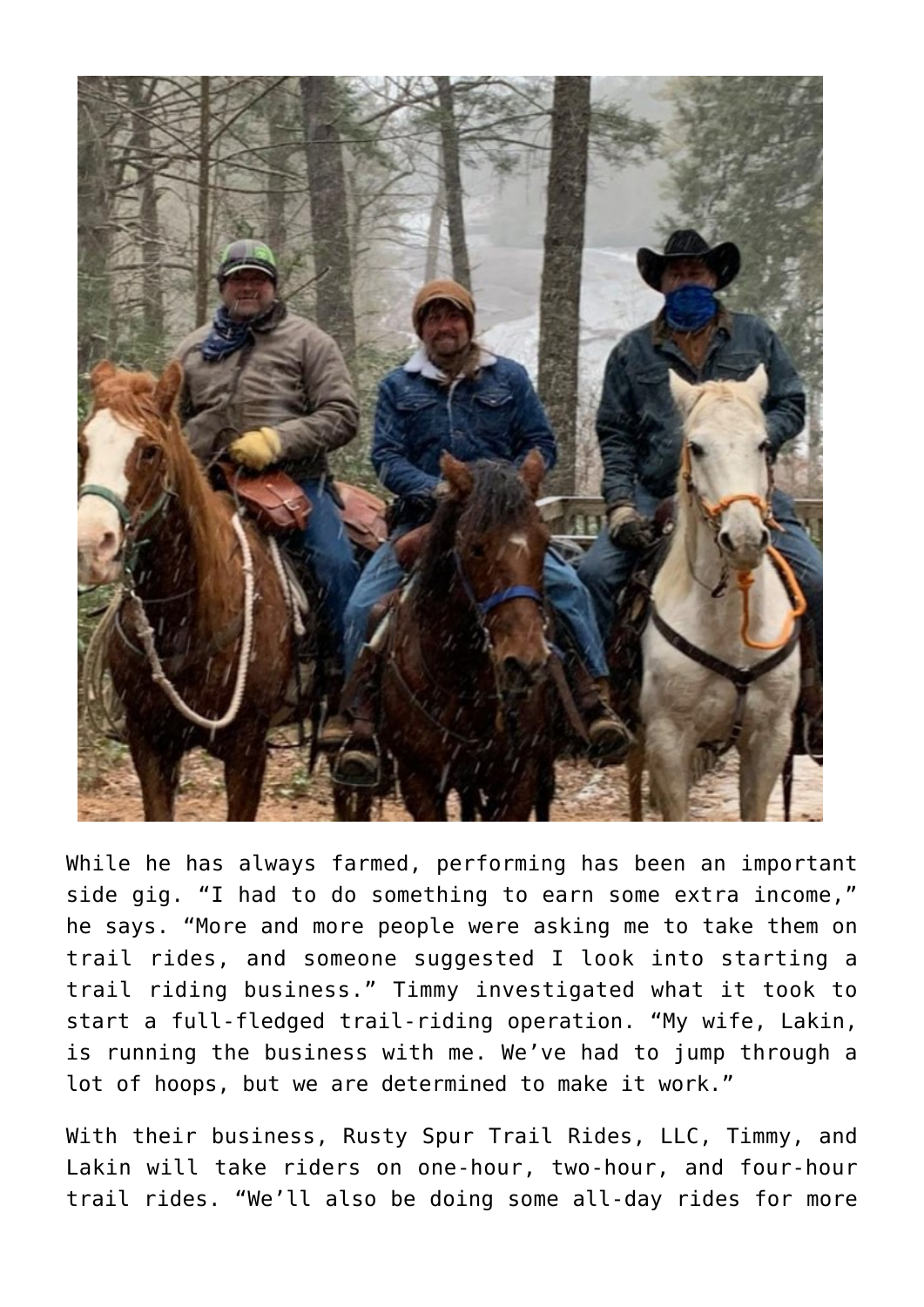experienced riders where we will provide a picnic lunch," Timmy says. Plans are in the works to have two to three overnight trail riding/camping trips which will include a barbeque dinner, full country breakfast, and of course, live music for entertainment.

Timmy says he is blessed to be in an area that is so scenic.

*"We can ride in the Pisgah National Forest and the DuPont State Forest. This is just a beautiful area."*

Pisgah National Forest was established in 1916. Once part of the Vanderbilt estate, Edith Vanderbilt sold 86,700 acres to the Federal Government in 1914. The park now covers 512,758 acres of mountainous terrain in the southern Appalachian Mountains. Rusty Spur is in Pisgah Forest, North Carolina, an unincorporated community in Transylvania County, an area noted for its many waterfalls and rare white squirrels. The area is fast becoming a popular retirement area with many hiking trails and trout streams. "Seeing the area from horseback puts the rider close to nature in a way that is unique to horseback riding."

There are currently eight horses in the Rusty Spur stable, and Timmy says he would like to add a couple more. The trail rides are for riders of all experience levels, including beginners.

"If you've never been on a horse before, or if it's been a while, we can give you a little 'driver's ed' class to teach you the basics. Of course, the number one rule we tell everyone is to have fun!" For beginners, a one-hour ride is usually recommended. Once you have been on a horse a few times, the longer rides afford more opportunities to see the scenic views of the area.

Timmy and Lakin are excited about their trail riding venture.